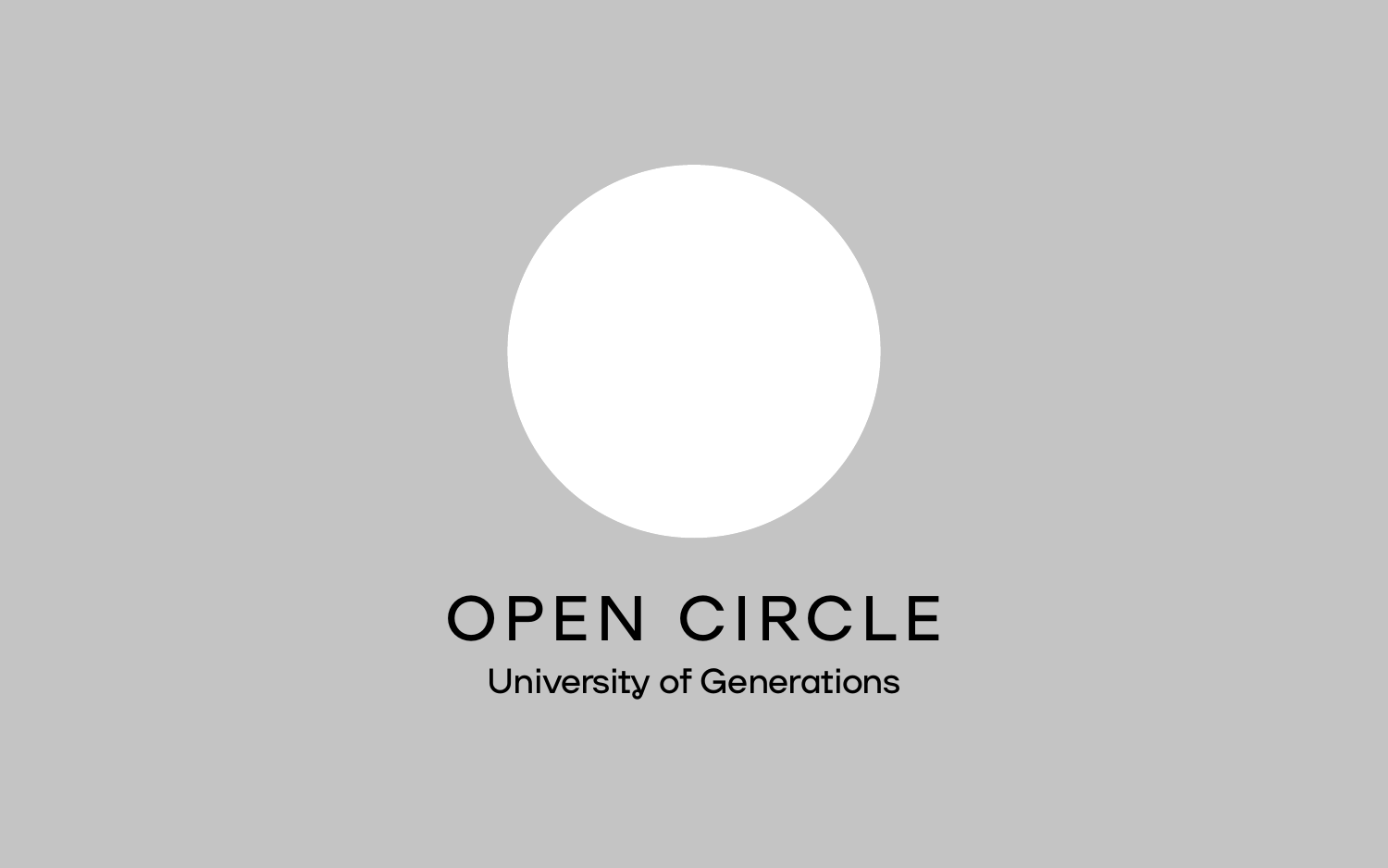DOES THE WORLD BECOME CHANGEABLE JUST LATELY?

No. It's constantly changing, it is the nature of the world

We need clear connection among people who know it very well with people who are about to discover it

#### DO CHANGES HAPPEN SUDDENLY?

No. Deep processes pass gradually behind the scenes. World history proves it. We need to see the whole picture as preparing for all contingencies



No. Like a science outside a morality. The person, people and a society call for the integrity from stakeholders and their decisions

# LIFE AS THE CHALLENGE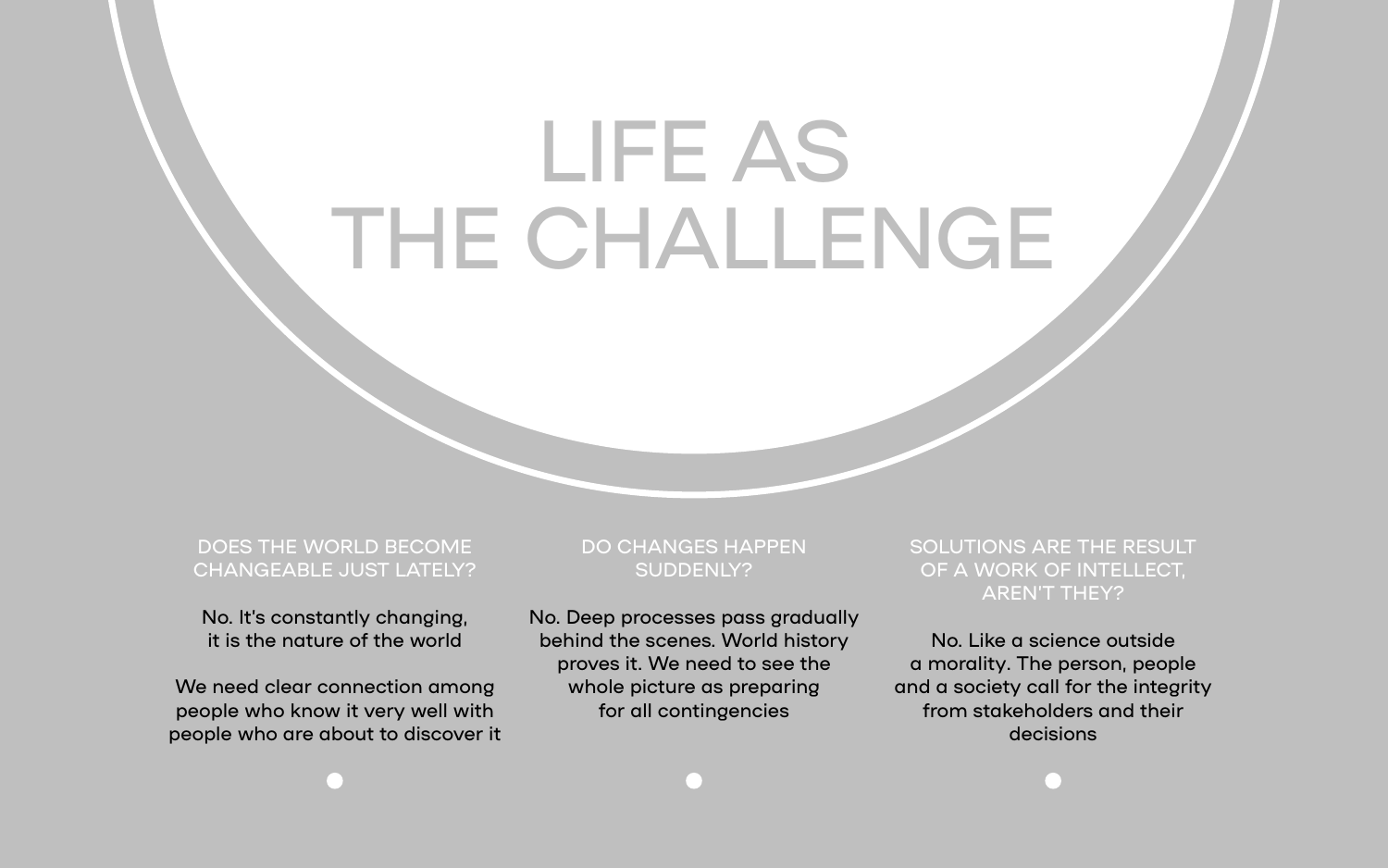Antifragile: Things That Gain From Disorder

Nassim Nicholas Taleb



## • THE PROCESS OF DISCOVERY (OR INNOVATION, OR TECHNOLOGICAL PROGRESS) ITSELF DEPENDS ON ANTIFRAGILE TINKERING, AGGRESSIVE RISK BEARING RATHER THAN FORMAL EDUCATION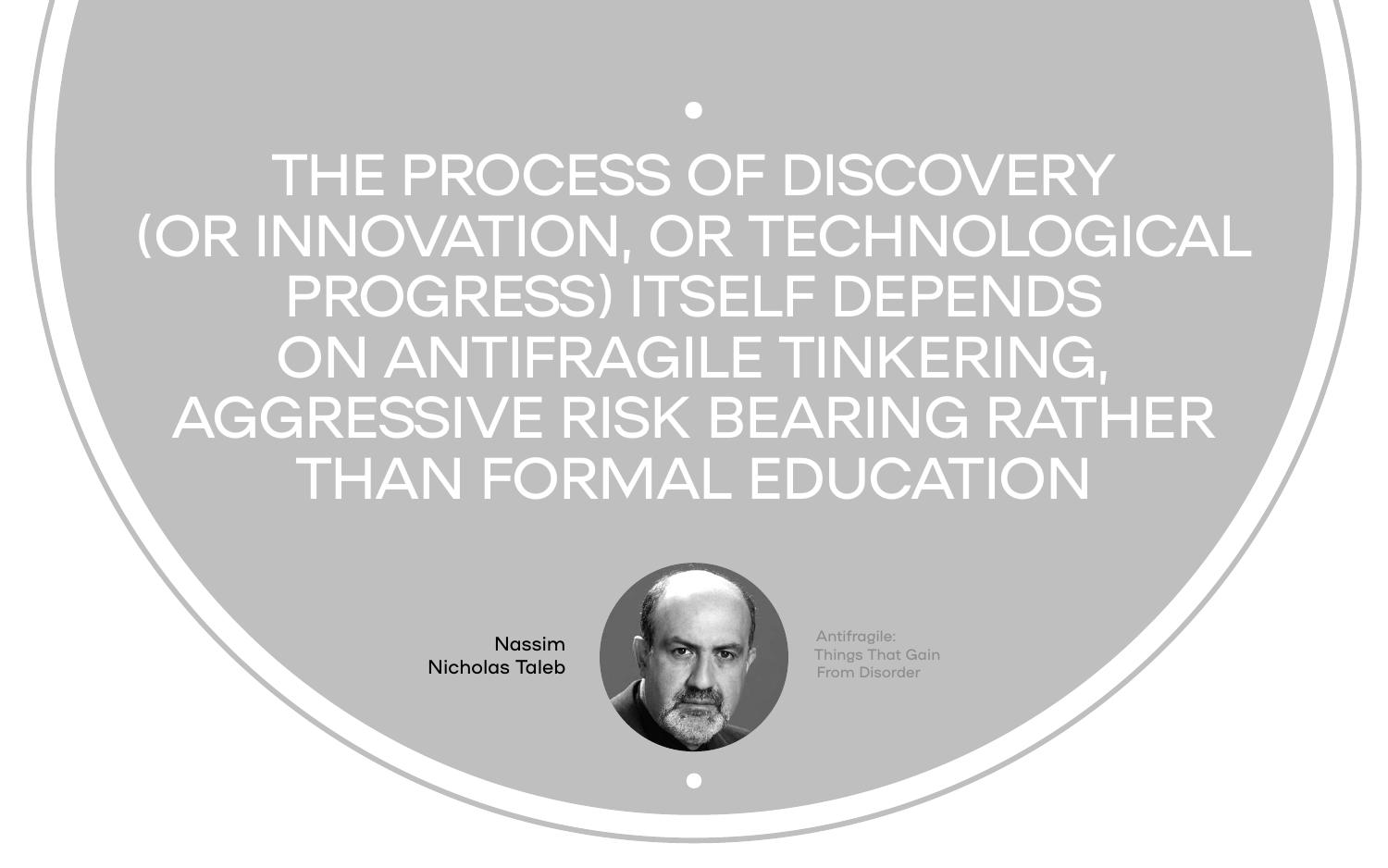### What is Open Circle: University of Generations?



1

The tool for developing integrated consciousness 2

The methodology to manifest unknown tendencies

3

The environment for researching holistic solutions and individuals of integrity

#### 4

The new educational paradigm based on 4D-consciousness (the state of being mindful of the synergy of body-feelings-mindspirituality interaction) 4 / 14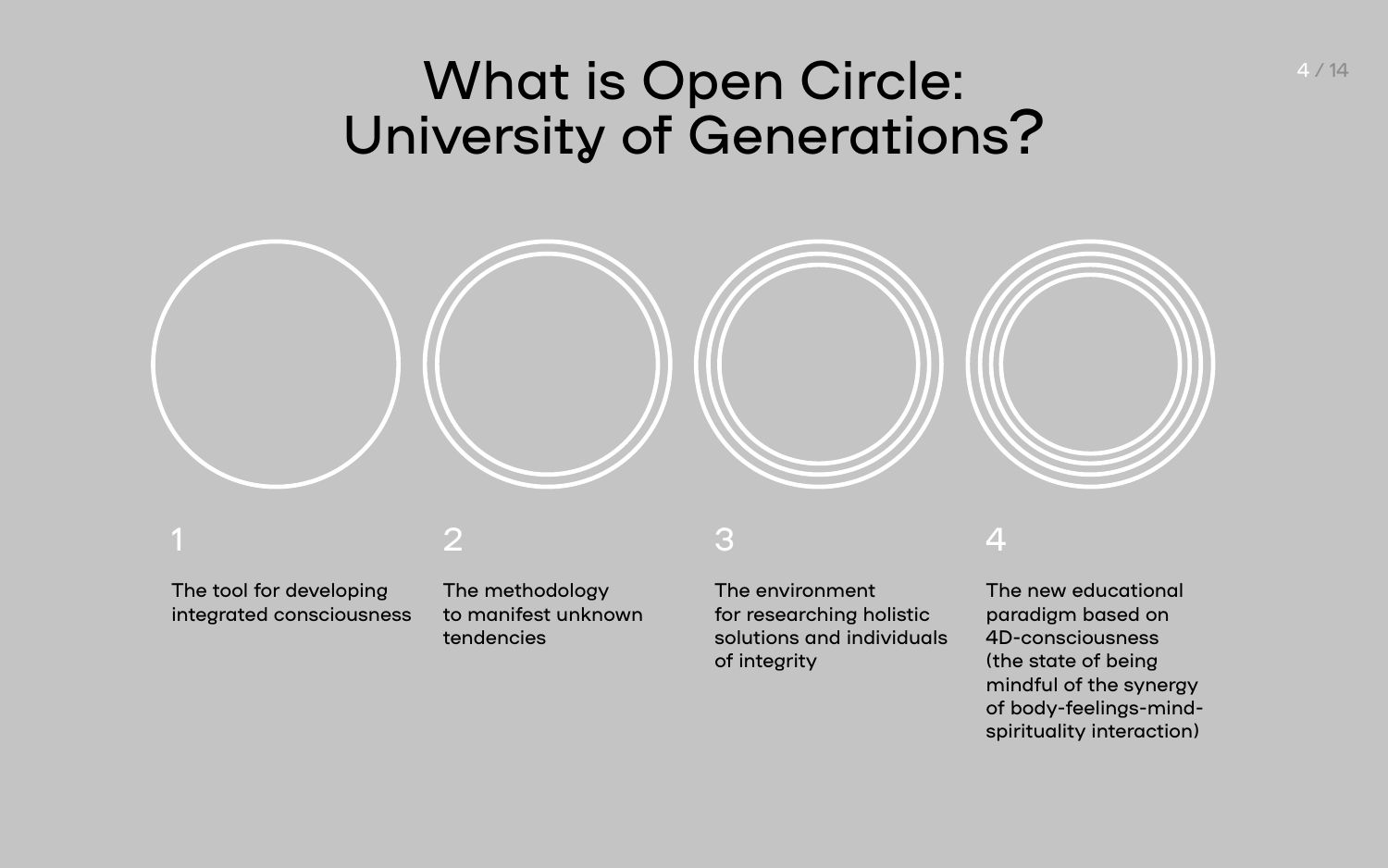#### How does the 4D-consciousness work for individuals in particular and society as a whole?



Self-identification  $\mathbf 1$  $(2)$ Me / Others  $(3)$ Me / We

5 / 14

 $(4)$ All around Me. connecting Past, Present, Future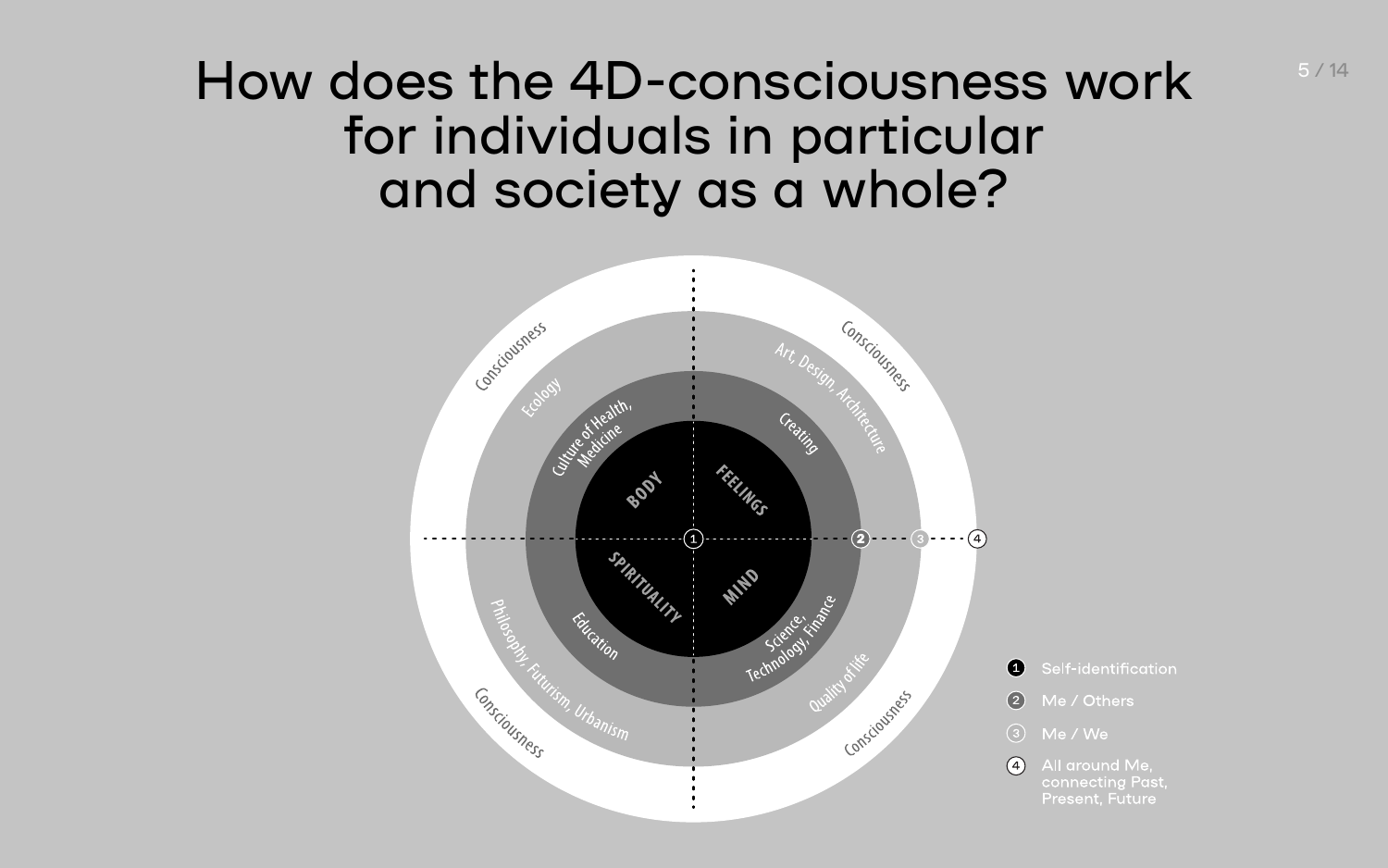## What is the 4D-consciousness?

State of the consciousness is a quality of bodyfeelings-mind-spirituality 4D-consciousness is the highest quality body-feelings-mind-spirituality interaction. Self of Integrity state — No AI\* can surpass it!



1D, 2D, 3D-consciousness shows the number of dominate interactions of consciousness. If you are using only mind for find the solution — we call it 1D-consciousness state, mind and feelings bring us 2D-consciousness state etc.

The main task is: to develop sustained 4D-consciousness

6 / 14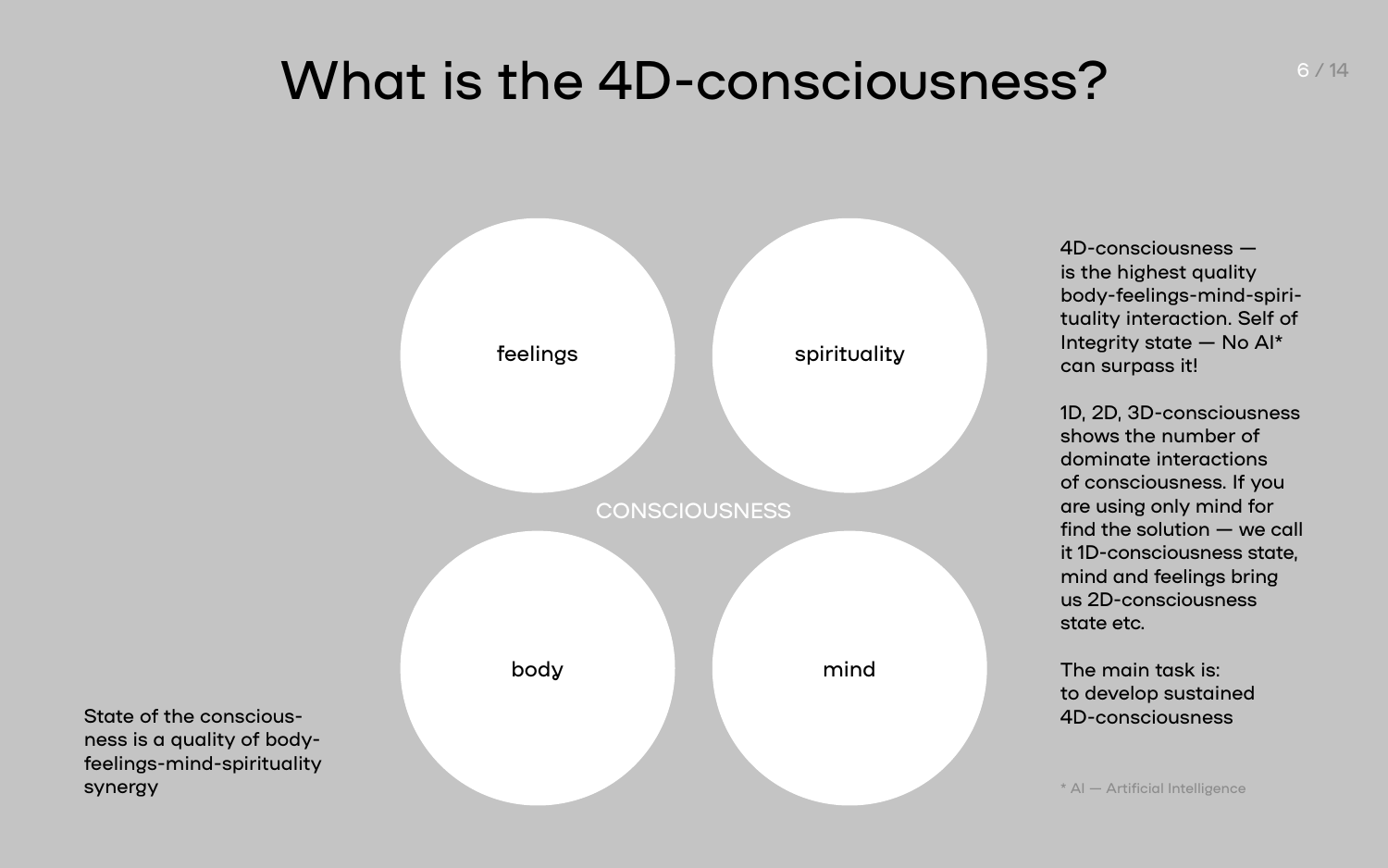an education about processes



an education about objects and subjects

#### PAST RESENT PRESENT PRESENT

an education about states of consciousness and its management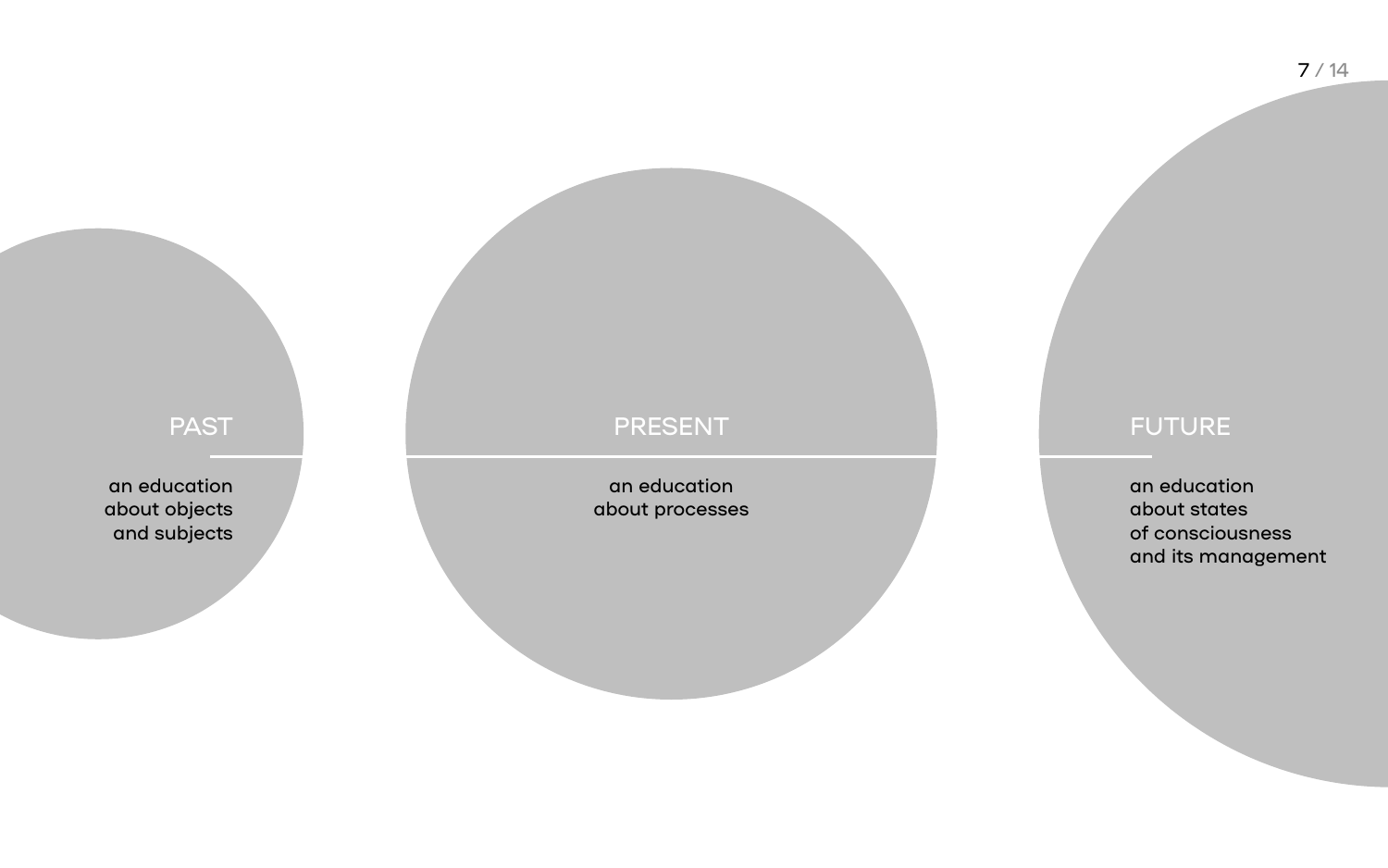8 / 14

# • CHILDREN DON'T NEED THE LIFE EXPERIENCES OF THEIR PARENTS, AND NATIONS IGNORE HISTORY. BAD LESSONS ALWAYS HAVE TO BE LEARNED ANEW

Albert Einstein



theoretical physicis, who developed the theory of relativity and quantum theory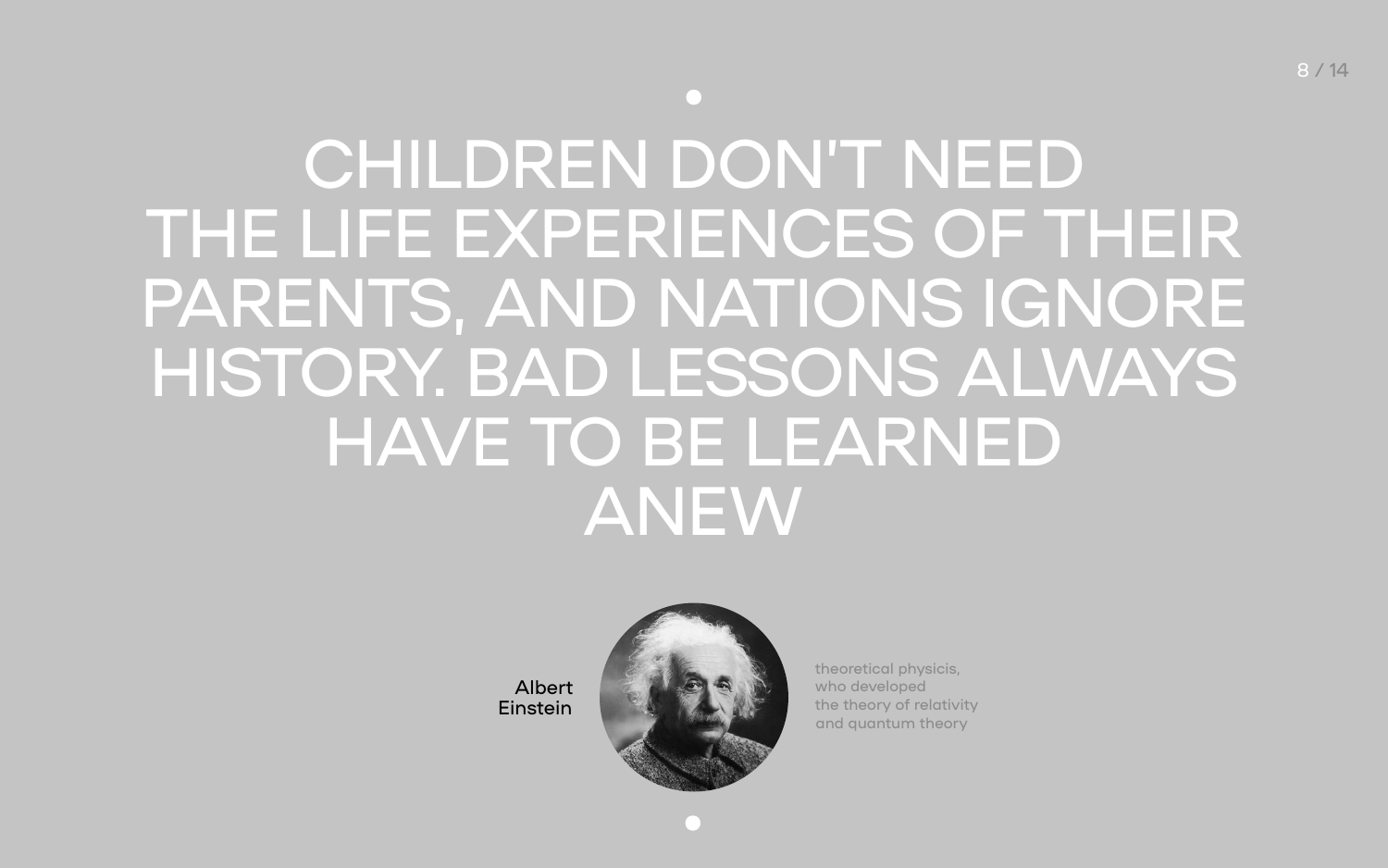#### What is the 4D-consciousness interaction?

9 / 14

4D-consciousness interaction is a situation where people communicate with each other through consciousness of body, feelings, mind, and spirituality where which of them is of equal importance

Characteristics of the 4D-conciousness interaction:

- 
- 
- 
- 

1 NONLINEAR DYNAMICS

2 MULTICENTER PROCESS

3 BROAD ARRAY OF ISSUES FROM PERSONAL TO GLOBAL

4 QUANTUM ESSENCE — everybody/everything is a fraction of the whole as the process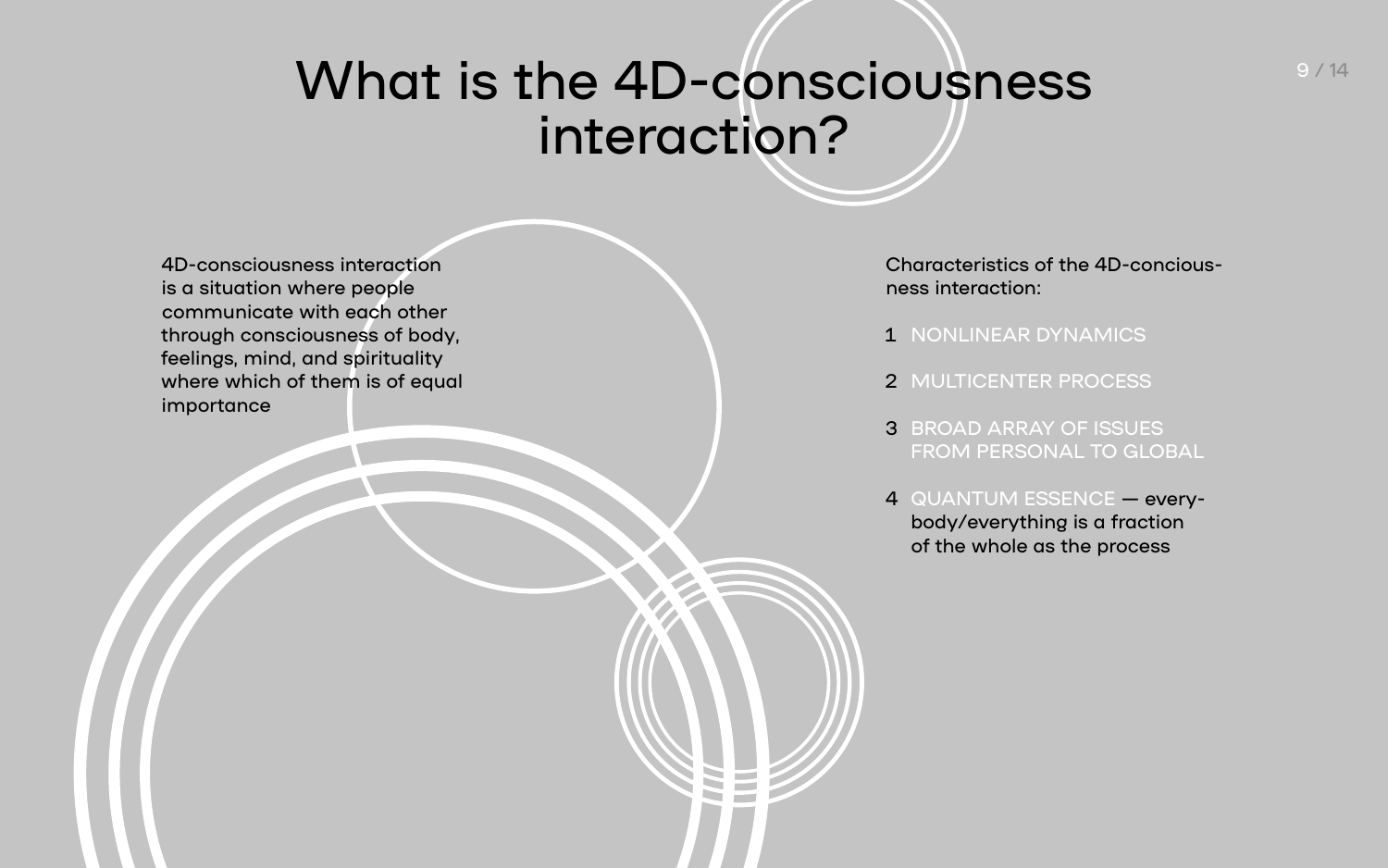# Why do we incorporate the generation interaction to the education?



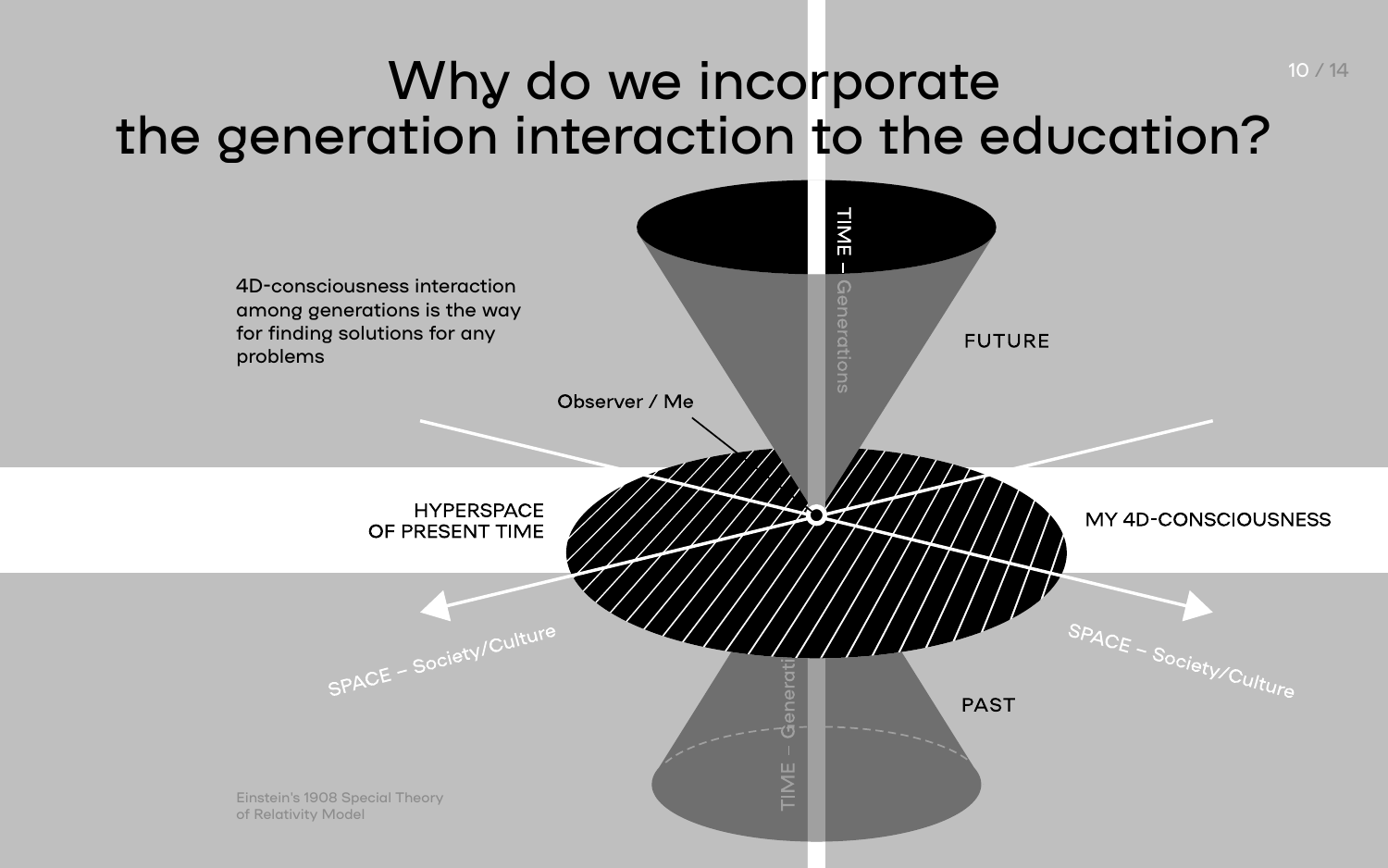Every format based on innovative body, feelings, mind and spirituality practices. Every event engages people across generations, professional skills, social states, cultures

- Master-classes and workshops for businesses
- 2 The educational game for public school and university students and adult learners
- 3 The educational interaction game and labs for multifunctional camps for families, project teams, and organizations
- 4 The open house and focus groups Integrity education around global problems
- 5 The interaction game for developing models for a business, a science, a society

11 / 14

## Formats to use Open Circle: University of Generations (OCUG)

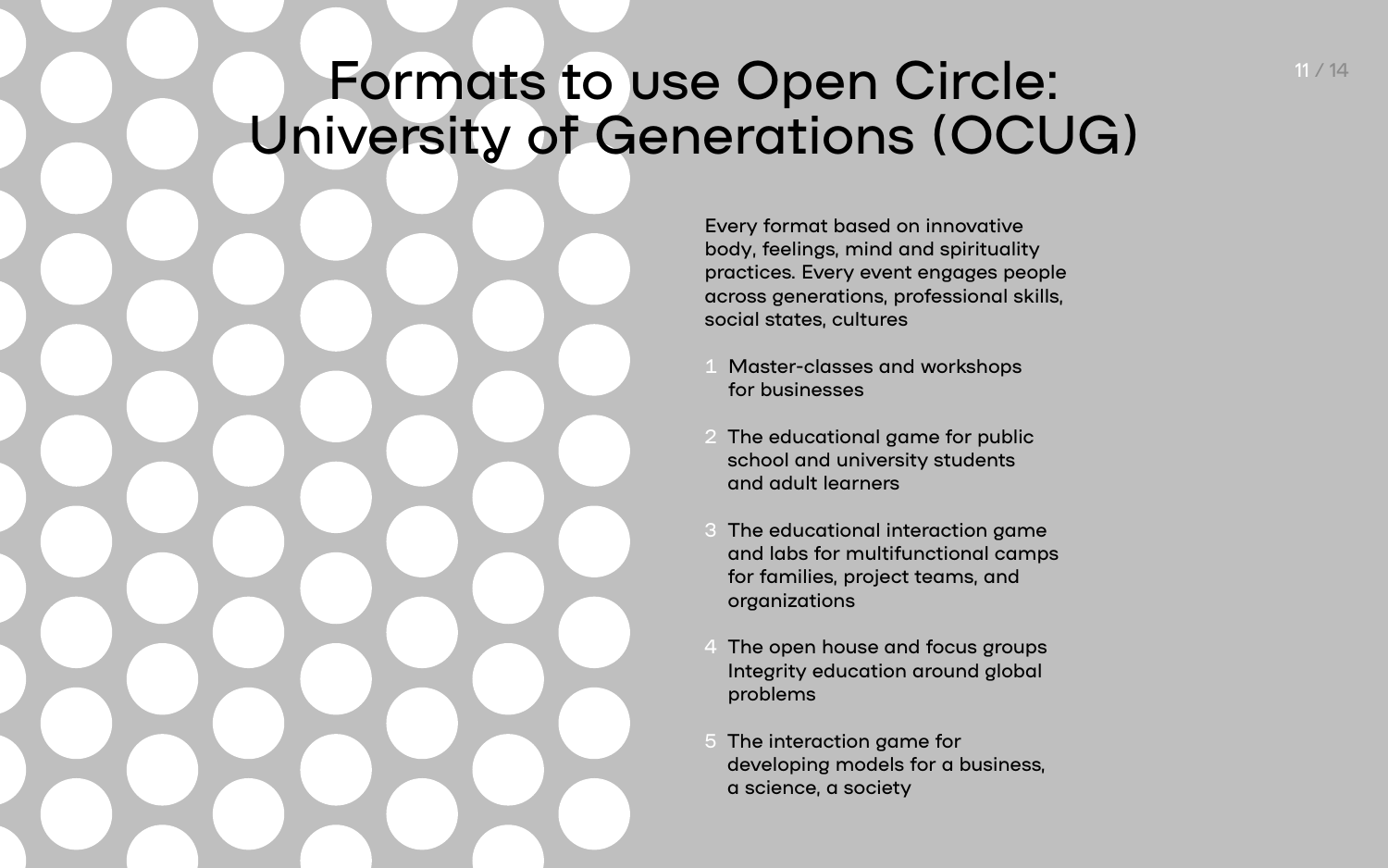12 / 14

#### Open Circle: University of Generations outcomes

Effective multifocused model for understanding dynamics in the team, the organization, and a society

Emerging tendencies in teams, organizations, society and the ways to apply them to the practice

New education paradigm of becoming a person of integrity seeking integrity solutions



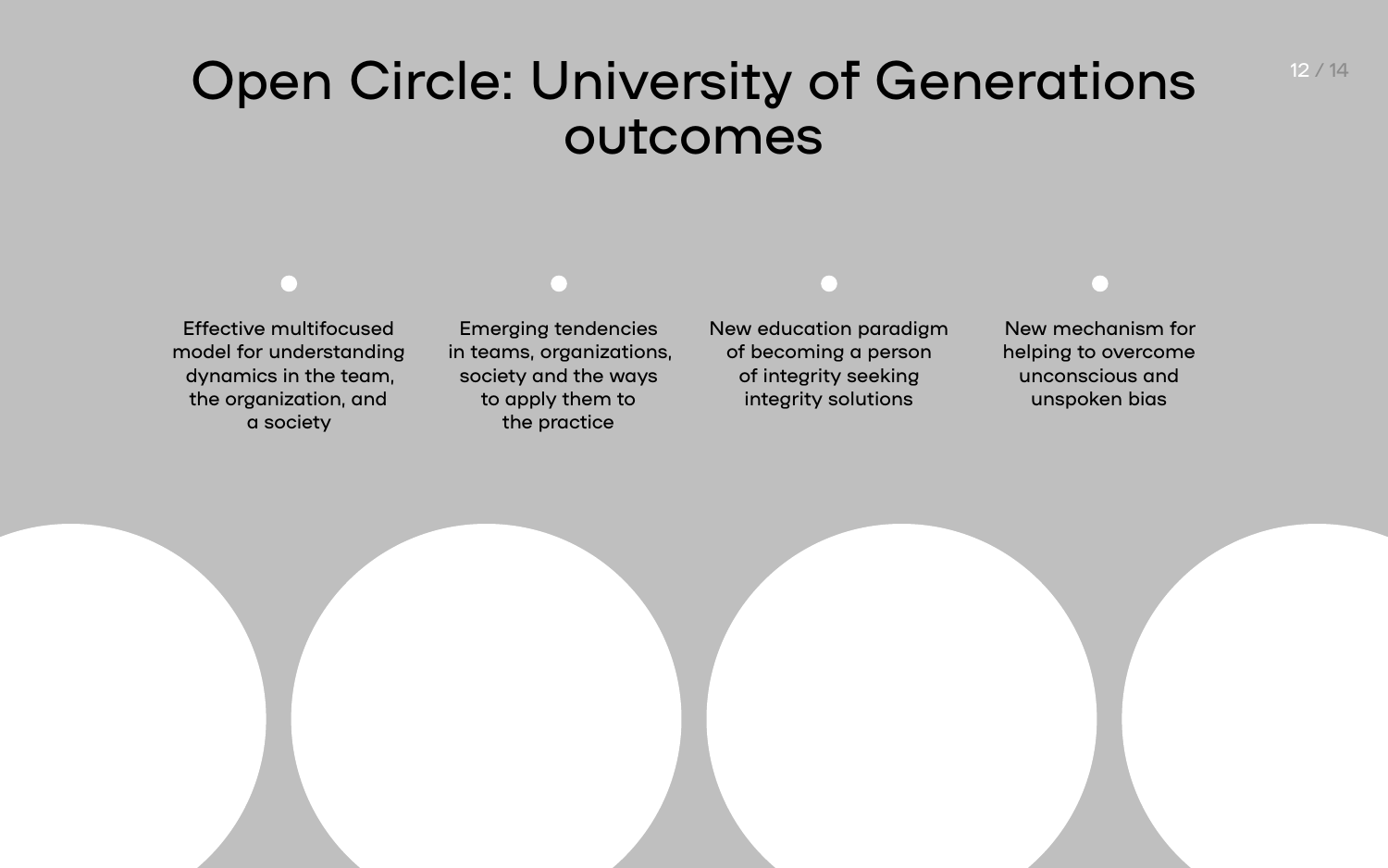# SET TRIVIAL TEAMS TO UTILIZE 4D-CONSCIOUSNESS MODEL

 $\mathbf{C}$ 

Exploration dame open Circle: University of Generation and TEDxYouth events

Education methodology for public and higher education and adult learning